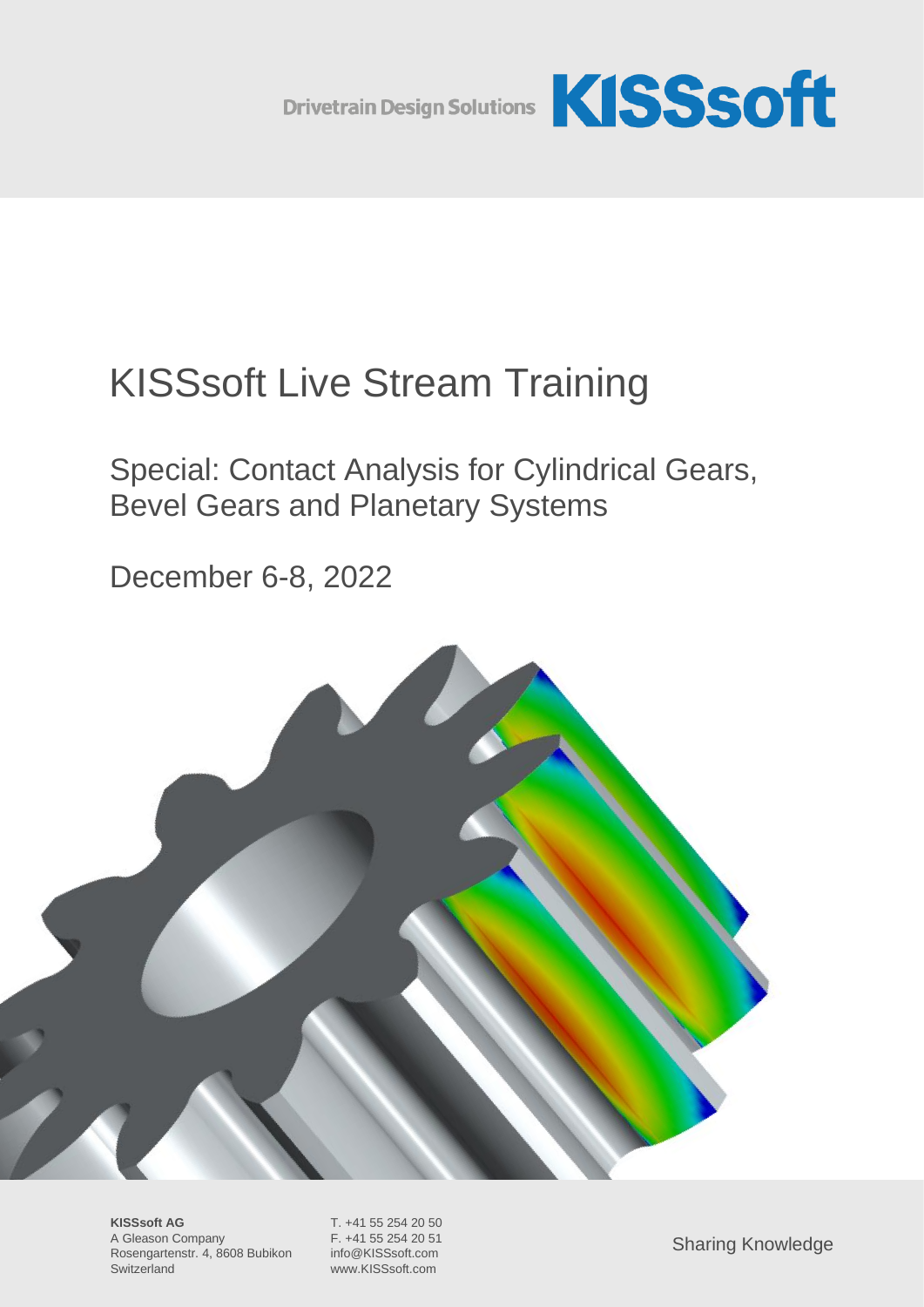## The below schedule is shown in time zone CET 02:00 pm – 06:00 pm (Brussels)

| Session 1:      | December 6, 2022                                                                                             |
|-----------------|--------------------------------------------------------------------------------------------------------------|
| $02:00 - 02:10$ | Welcome                                                                                                      |
| $02:10 - 04:00$ | Face load factor according to ISO 6336-1 (Method C, Annex E) part 1                                          |
| $04:00 - 04:20$ | <b>Break</b>                                                                                                 |
| $04:20 - 06:00$ | Face load factor according to ISO 6336-1 (Method C, Annex E) part 2                                          |
| Session 2:      | December 7, 2022                                                                                             |
| $02:00 - 02:10$ | Day 1 recap                                                                                                  |
| $02:10 - 04:00$ | Contact analysis: Theory of contact stiffness calculation; interpretation of results,<br>KISSsoft UI, part 1 |
| $04:00 - 04:20$ | <b>Break</b>                                                                                                 |
| $04:20 - 06:00$ | Contact analysis: Theory of contact stiffness calculation; interpretation of results,<br>KISSsoft UI, part 2 |
| Session 3:      | December 8, 2022                                                                                             |
| $02:00 - 02:10$ | Day 2 recap                                                                                                  |
| $02:10 - 04:00$ | Contact analysis: more results, specialties, planetary gears, bevel gears; part 1                            |
| $04:00 - 04:20$ | <b>Break</b>                                                                                                 |
| $04:20 - 06:00$ | Contact analysis: more results, specialties, planetary gears, bevel gears; part 2                            |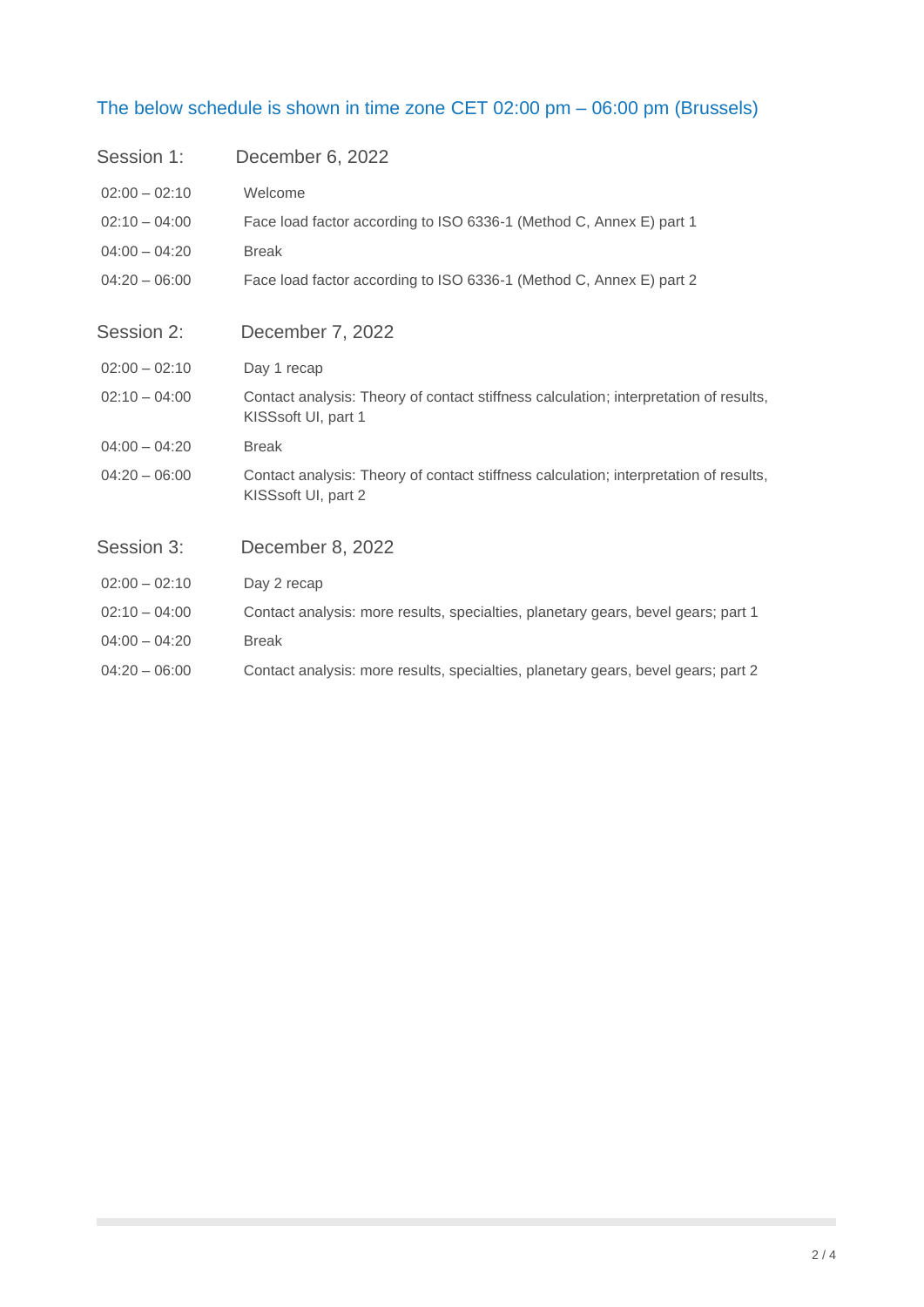# Topics in the "Theory" Part

## Introduction to the Theory of Face Load Calculation

- Face load factor KHβ according to ISO 6336-1, Appendix E
- Taking into account manufacturing allowances in KHβ calculation according to ISO 6336-1, Appendix E
- Importance of tooth pair spring stiffness
- Characteristics of tooth pair spring stiffness according to ISO 6336-1
- Use of face load factors in load spectrum calculation

## Theory of Stiffness Calculation

- Tooth pair spring stiffness according to the Weber/Banaschek analytical method
- Importance of system, tangent and secant stiffness
- Possible methods for calculating contact stiffness
- **·** Importance of the correction coefficient for Hertzian stiffness
- **Differences to the FE approach and comparison with other programs commonly used in Germany**
- Defining the slice coupling factor
- Approximation and effects of helical gear teeth
- Defining the border weakening factor and its consequences on the buttressing effect

#### Interpretation of the most important Results

- **·** Importance and interpretation of the transmission error
- Effect of transverse contact ratio and overlap ratio on the transmission error
- **■** Identification of entry and exit impact
- Meaning of change of normal angle at the beginning of the profile modification
- How to identify and resolve numerical problems
- **.** Importance and interpretation of the progressions of normal force, stress and kinematics